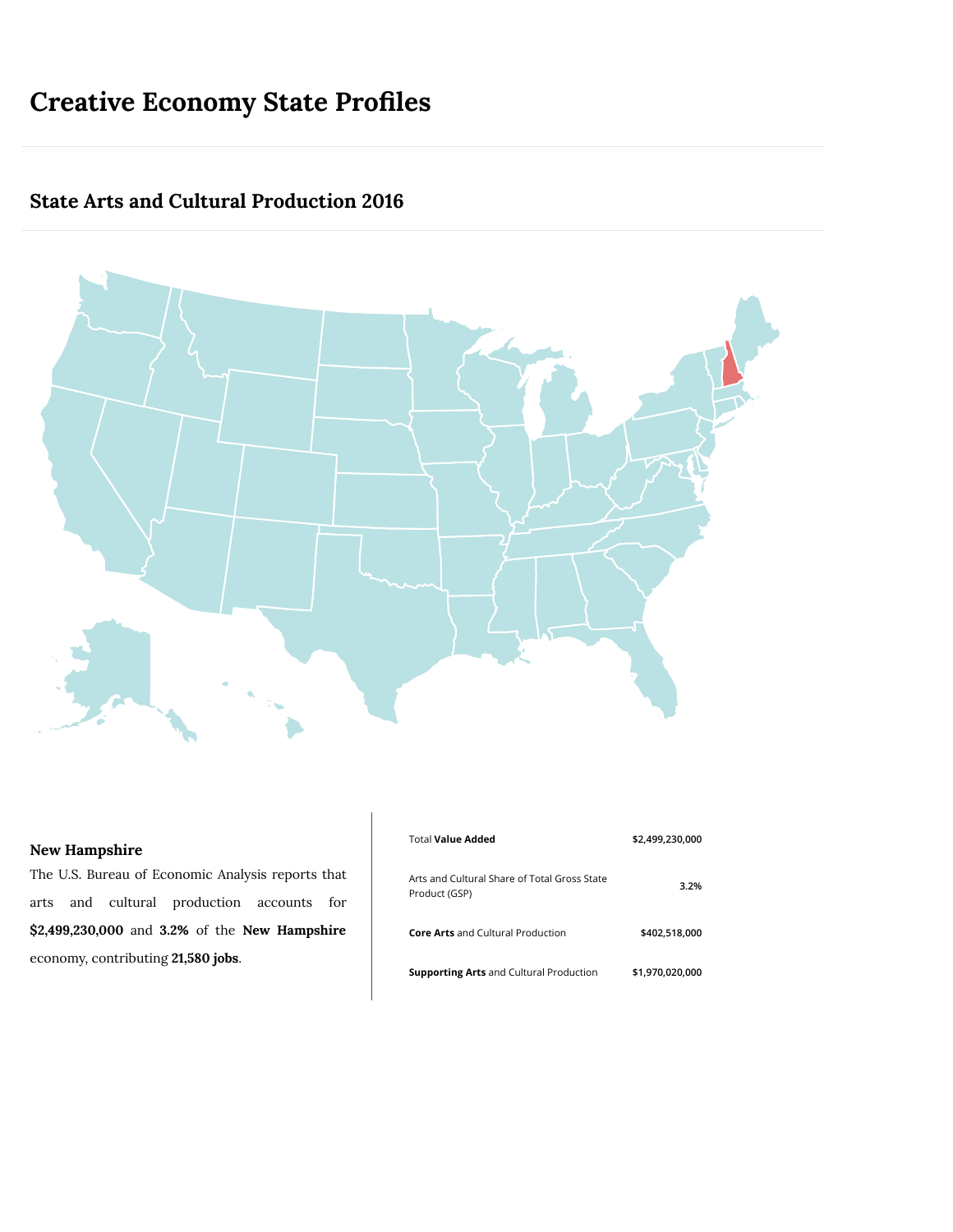Arts and cultural **Value Added** in **New Hampshire** ranked **2nd** among the comparison sectors. Comparison industries are selected [industry](#page-0-0) categories using the North American Industry Classification System (NAICS) drawn from BEA's 2016 state level data for employment (full-time and parttime workers), compensation and value added by industry. The comparisons are not mutually exclusive —arts and culture includes, for example, portions of other sectors such as construction and retail trade.



## **Arts and Cultural Industries**



The ACPSA contains detailed data on 36 key industries (https://nasaa[arts.org/nasaa\\_research/acpsa-industry-key\)](https://nasaa-arts.org/nasaa_research/acpsa-industry-key) within the arts and cultural economy. These industries range from core arts and cultural production to industries supporting arts and cultural activities. The bar chart here shows the top five arts and cultural industries in 2016 by **Value Added** using **Location Quotient** in **New Hampshire**.

#### **Arts and Cultural Industry Trends**

This line chart displays 10 year trends for the top five ACPSA industries in **New Hampshire**. In 2016, the top five industries by **Value Added** using **Location Quotient** in **New Hampshire were:**

> Camera and Motion Picture Equipment Manufacturing Other Goods Manufacturing Education Services

Custom Architectural Woodwork and Metalwork Manufacturing

Publishing



Note: For some industries, data are not shown due to disclosure limitations. Dollar figure estimates are not adjusted for inflation.